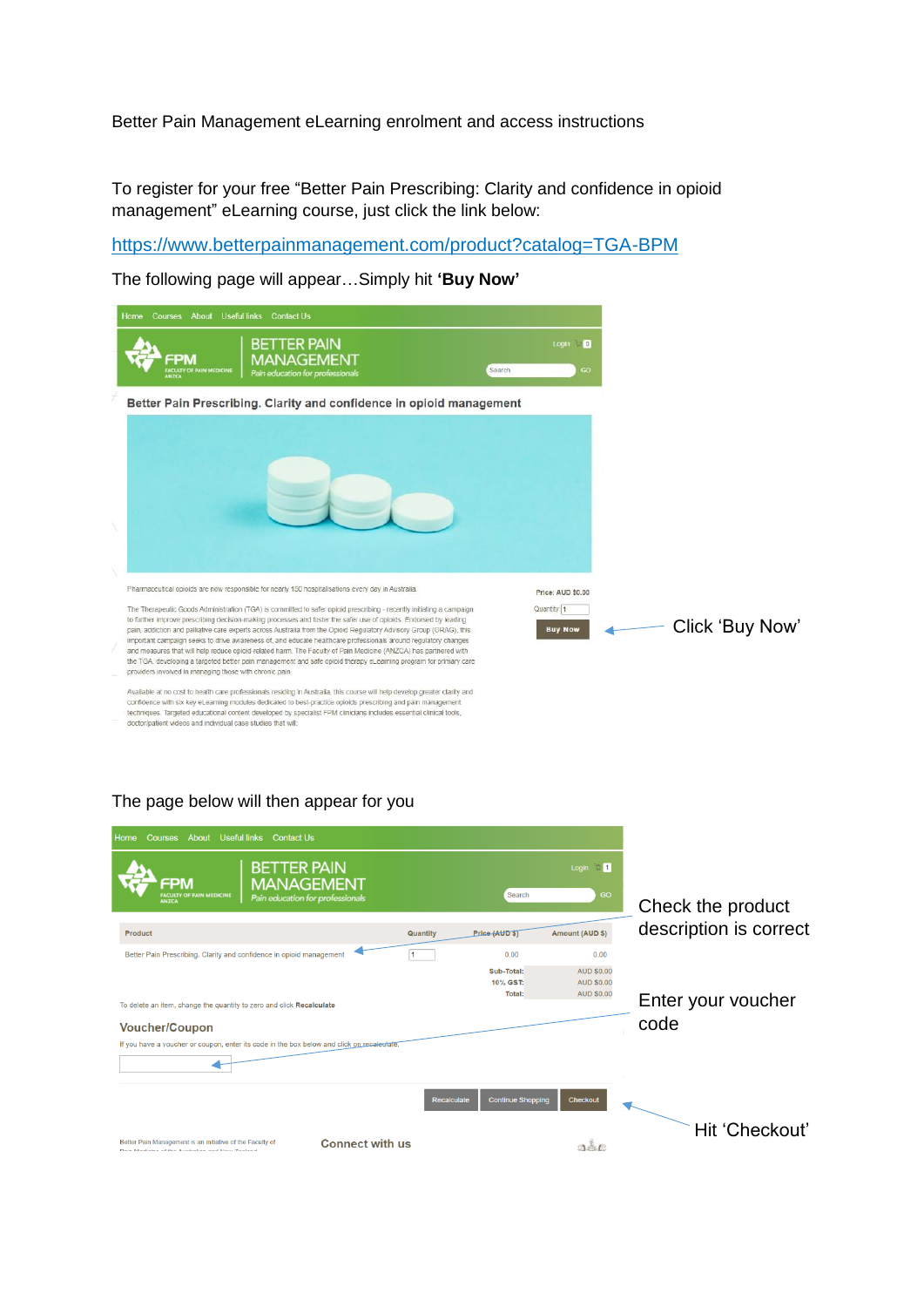On the next page, select **'Create a new account'**:

| About Useful links<br>Courses<br><b>Contact Us</b><br>Home                                                                                |                                                                                                                                               |
|-------------------------------------------------------------------------------------------------------------------------------------------|-----------------------------------------------------------------------------------------------------------------------------------------------|
| <b>BETTER PAIN</b><br><b>MANAGEMENT</b><br>FPM<br><b>FACULTY OF PAIN MEDICINE</b><br>Pain education for professionals<br><b>ANZCA</b>     | $\sqrt{2}$ 1<br>Login<br>Search<br>GO                                                                                                         |
| <b>Existing Users Login</b><br>If you are an existing student or Manager please login with your account<br>details.<br>Login              | New Users Create an account<br>If you are new to the store you can create an account by clicking the<br>button below.<br>Create a new account |
| Better Pain Management is an initiative of the Faculty of<br>Pain Medicine of the Australian and New Zealand<br>College of Anaesthetists. | <b>Connect with us</b><br>$\frac{1}{1}$ im $\circledcirc$                                                                                     |
| C copyright 2016 - FPM ANZCA. All rights reserved. Terms and Conditions                                                                   |                                                                                                                                               |

6. Complete the registration form on the following page, then click **'Create Account'** at the bottom of the page.

| Home Courses About Useful links Contact Us                                  |                                                                                                                                        |                          |
|-----------------------------------------------------------------------------|----------------------------------------------------------------------------------------------------------------------------------------|--------------------------|
| FPM                                                                         | <b>BETTER PAIN</b><br>MANAGEMENT                                                                                                       | Login 17<br>Search<br>GO |
| Please enter your information below. All fields with " are required.        |                                                                                                                                        |                          |
| <b>Account Details:</b>                                                     |                                                                                                                                        |                          |
| Username:"                                                                  |                                                                                                                                        |                          |
| bpmtest1                                                                    |                                                                                                                                        |                          |
| Password:*                                                                  | Your Usemame must be all lower case with at least 1 letter, 1 number and contain no spaces.                                            |                          |
|                                                                             |                                                                                                                                        |                          |
|                                                                             | Passwords must be a minimum of 8 characters including at least 1 digit(s), 1 upper case letter(s) and 1 non-alphanumeric character(s). |                          |
| Password (confirm):*                                                        |                                                                                                                                        |                          |
|                                                                             |                                                                                                                                        |                          |
| Email:*                                                                     |                                                                                                                                        |                          |
| johnsmth@gmail.com<br>Confirm Email:*                                       |                                                                                                                                        |                          |
| johnsmith@gmail.com                                                         |                                                                                                                                        |                          |
|                                                                             |                                                                                                                                        |                          |
| <b>Contact Details:</b>                                                     |                                                                                                                                        |                          |
| First name:*                                                                |                                                                                                                                        |                          |
| John                                                                        |                                                                                                                                        |                          |
| Last name:"                                                                 |                                                                                                                                        |                          |
| Smith                                                                       |                                                                                                                                        |                          |
| Company name:                                                               |                                                                                                                                        |                          |
| Company abc                                                                 |                                                                                                                                        |                          |
| Specialty Area/User Group:*<br>General Practitioner V                       |                                                                                                                                        |                          |
| CPD Number / RACGP QI&CPD Number:                                           |                                                                                                                                        |                          |
| 60278                                                                       |                                                                                                                                        |                          |
| Address:*                                                                   |                                                                                                                                        |                          |
| 40 Darobin Street                                                           |                                                                                                                                        |                          |
| Address2:                                                                   |                                                                                                                                        |                          |
|                                                                             |                                                                                                                                        |                          |
| City:"                                                                      |                                                                                                                                        |                          |
| Fairfied                                                                    |                                                                                                                                        |                          |
| Country:*<br><b>AUSTRALIA</b>                                               |                                                                                                                                        |                          |
| State / County / Region:*                                                   |                                                                                                                                        |                          |
| Motoria<br>$\check{ }$                                                      |                                                                                                                                        |                          |
| Zip / Past Code:*                                                           |                                                                                                                                        |                          |
| 3078                                                                        |                                                                                                                                        |                          |
| Phone:                                                                      |                                                                                                                                        |                          |
| 0433666888                                                                  |                                                                                                                                        |                          |
| ate Accoun                                                                  |                                                                                                                                        |                          |
|                                                                             |                                                                                                                                        |                          |
| Beller Pain Management is an initiative of the Faculty of                   |                                                                                                                                        |                          |
| Pain Medicine of the Australian and New Zealand<br>College of Arresthetels. | <b>Connect with us</b>                                                                                                                 |                          |
|                                                                             | $\mathcal{O}$ f in $\mathcal{D}$                                                                                                       |                          |
|                                                                             |                                                                                                                                        |                          |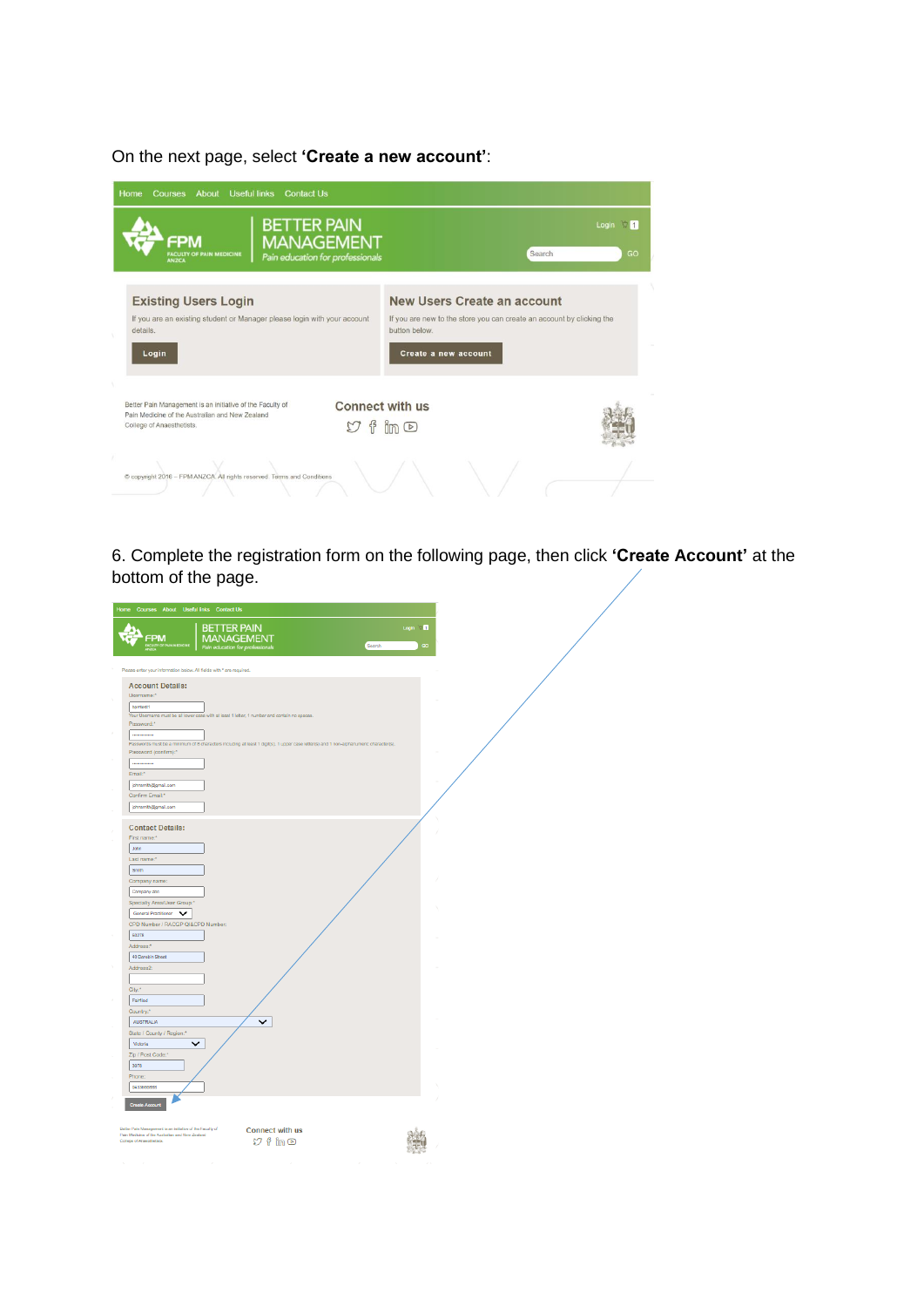## 7. The screen shown below will appear. Click **'Continue'**

Application Course Merchant v4.0 by Connected Shopping Ltd. is trying to access your information. Would you like to proceed?  $\bigcap$  Do not ask me again for this application



8. Scroll to the bottom of the next screen that appears:

## You will see – **Important Information**

- 1. Leave the box 'Are you buying this course on behalf of someone else?' unchecked
- 2. Tick the box immediately below to agree to the Terms and Conditions.
- 2. Click '**Proceed'.**

| Fairflied                                                                                                    |                        |                   |
|--------------------------------------------------------------------------------------------------------------|------------------------|-------------------|
| Country:*                                                                                                    |                        |                   |
| <b>AUSTRALIA</b>                                                                                             | $\check{ }$            |                   |
| State / County / Region:*                                                                                    |                        |                   |
| Victoria<br>$\check{ }$                                                                                      |                        |                   |
| Zip / Post Code:*                                                                                            |                        |                   |
| 3078                                                                                                         |                        |                   |
| Email address:*                                                                                              |                        |                   |
| johnsmith@gmail.com                                                                                          |                        |                   |
| Your phone number:                                                                                           |                        |                   |
| 0433666888                                                                                                   |                        |                   |
| ● Free (No Value)                                                                                            |                        |                   |
| $\bigcirc$ Pay by PayFlow                                                                                    |                        |                   |
| <b>Important Information</b>                                                                                 |                        |                   |
| $\Box$ Are you buying this course on behalf of someone else?                                                 |                        |                   |
| For help purchasing and allocating licenses, click here.                                                     |                        |                   |
| I agree to the Terms and Conditions of this sale.*                                                           |                        |                   |
| All fields with an * are required.                                                                           |                        |                   |
|                                                                                                              |                        | Cancel<br>Proceed |
|                                                                                                              |                        |                   |
|                                                                                                              |                        |                   |
| Better Pain Management is an initiative of the Faculty of<br>Pain Medicine of the Australian and New Zealand | <b>Connect with us</b> |                   |